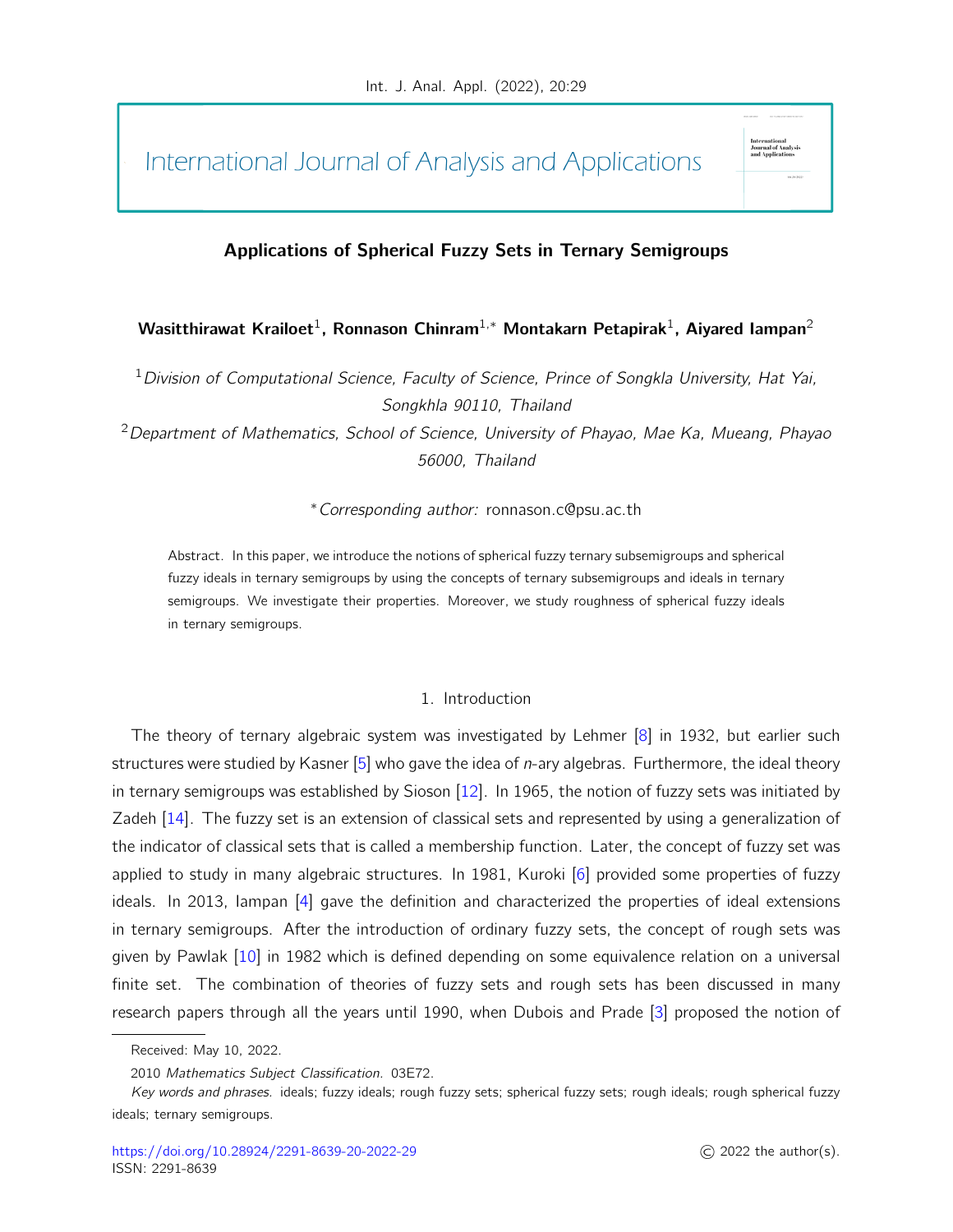rough fuzzy sets. In 2009, Petchkhaew and Chinram [\[11\]](#page-11-7) studied fuzzy, rough and rough fuzzy ternary subsemigroups (left ideals, right ideals, lateral ideals, ideals) of ternary semigroups. Later, in 2012, Kar and Sarkar [\[7\]](#page-11-8) focused on studying fuzzy ideals of ternary semigroups and their related properties. In 2016, Wang and Zhan [\[13\]](#page-11-9) established the rough semigroups and the rough fuzzy semigroups based on fuzzy ideals. In 2019, Ashraf et al. [\[1\]](#page-11-10) introduced the notion of spherical fuzzy set, which is a generalization of the picture fuzzy sets, intuitionistic fuzzy sets and Pythagorean fuzzy sets when the degree of abstinence is involved, as it provides enlargement of the space of degrees of truthfulness (membership), abstinence (hesitancy) and falseness (non-membership). Recently, in 2020, Chinram and Panityakul [\[2\]](#page-11-11) introduced rough Pythagorean fuzzy ideals in ternary semigroups and gave some remarkable properties. Our aim of this paper is to study spherical fuzzy ternary subsemigroups and spherical fuzzy ideals in ternary semigroups by using the concepts of ternary subsemigroups and ideals in ternary semigroups. Moreover, we study roughness of spherical fuzzy sets and spherical fuzzy ideals in ternary semigroups.

#### 2. Preliminaries

In this section, we shall recall some basic definitions that will be used in this paper.

2.1. Ternary Semigroups. A non-empty set  $T$  together with a ternary operation, called ternary multiplication, denoted by juxtaposition, is said to be a *ternary semigroup* if

$$
(abc)de = a(bcd)e = ab(cde)
$$

for all a, b, c, d,  $e \in T$ . For any three non-empty subsets A, B and C of a ternary semigroup T, a product ABC is defined by

$$
ABC = \{ abc \mid a \in A, b \in B \text{ and } c \in C \}.
$$

- **Example 2.1.** (1) The following example (Banach's Example) shows that a ternary semigroup does not necessarily reduce an ordinary semigroup. Let  $T = \{-i, 0, i\}$  be a ternary semigroup under ternary multiplication over  $\mathbb C$ . We obtain that  $T$  is not a semigroup under multiplication over C.
	- (2) Let  $\mathbb{Z}^-$  be the set of all negative integers. Then  $\mathbb{Z}^-$  is a ternary semigroup under ternary multiplication over  $\mathbb Z$ . We obtain that  $\mathbb Z^-$  is not a semigroup under multiplication over  $\mathbb Z$ .
	- (3) The set of all odd permutation is a ternary semigroup under ternary composition. It is not a semigroup under composition.

A non-empty subset S of a ternary semigroup T is called a ternary subsemigroup of T if  $S^3 \subseteq S$ . Let I be a non-empty subset of a ternary semigroup T. Then I is called a left ideal of T if  $TTI \subseteq I$ , a lateral ideal of T if  $T/T \subseteq I$  and a right ideal of T if  $ITT \subseteq I$ . A non-empty subset I of a ternary semigroup T is called an *ideal* of T if I is a left ideal, a lateral ideal and a right ideal of T. An ideal I of a ternary semigroup T is called a *proper ideal* if  $I \neq T$ .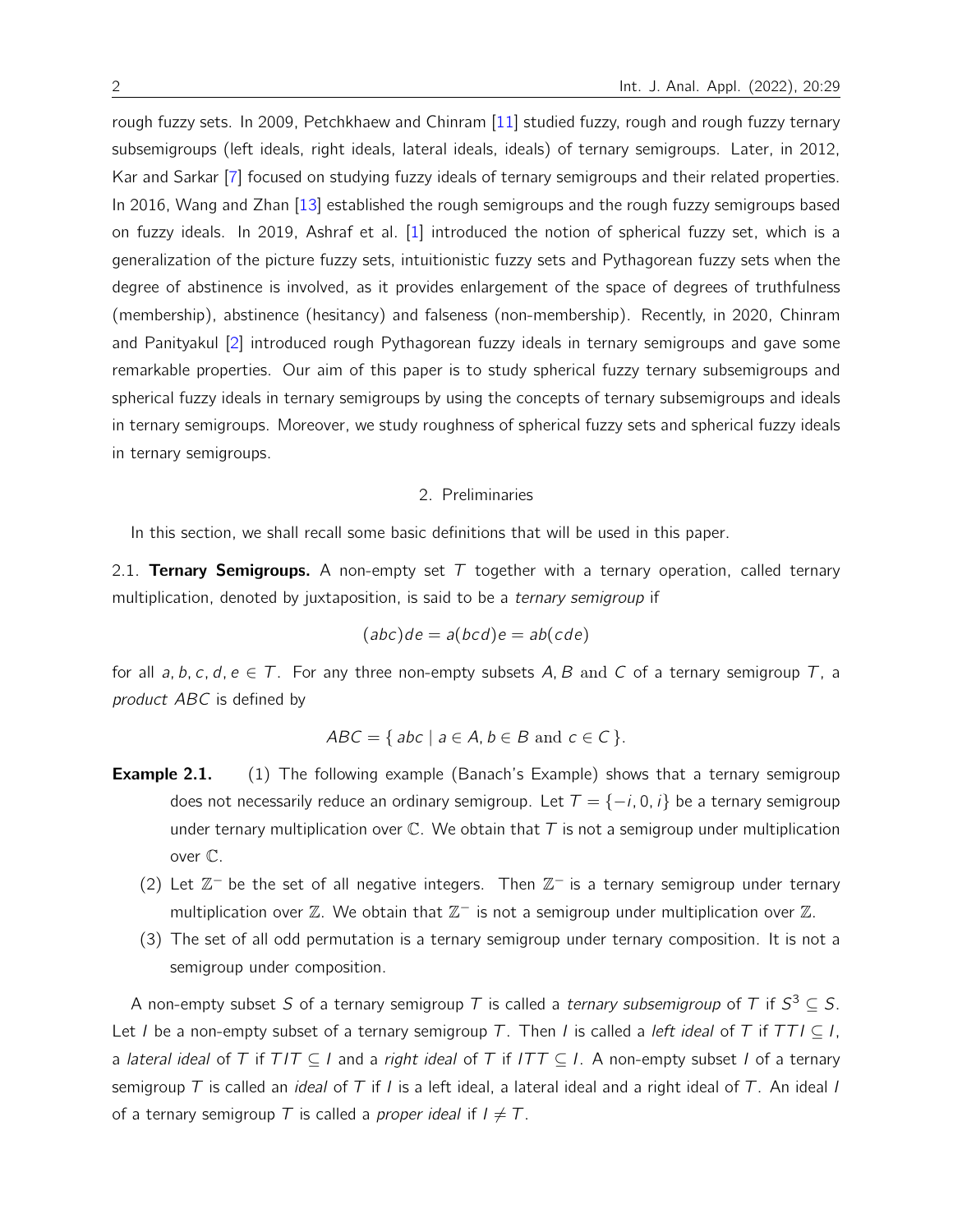2.2. **Fuzzy sets.** A fuzzy subset of a set S is a function  $S \times S \rightarrow [0, 1]$ . Let f and g be any two fuzzy subsets of any set S.

- (1)  $f \subset q$  if  $f(a) \leq g(a)$  for all  $a \in S$ .
- (2)  $(f \cap g)(a) = \min\{f(a), g(a)\}\$ for all  $a \in S$ .
- (3)  $(f \cup g)(a) = \max\{f(a), g(a)\}\$ for all  $a \in S$ .

A fuzzy subset f of a ternary semigroup T is called a fuzzy ternary subsemigroup of T if

$$
f(xyz) \ge \min\{f(x), f(y), f(z)\}
$$

for all x, y,  $z \in T$ . A fuzzy subset f of T is called a fuzzy left ideal of T if  $f(xyz) \ge f(z)$  for all x, y, z ∈ T, a fuzzy lateral ideal of T if  $f(xyz) \geq f(y)$  for all x, y, z ∈ T and a fuzzy right ideal of T if  $f(xyz) \ge f(x)$  for all  $x, y, z \in T$ . A fuzzy subset f of a ternary semigroup T is called a fuzzy ideal of  $T$  if it is a fuzzy left ideal, a fuzzy lateral ideal and a fuzzy right ideal of  $T$ , i.e.,  $f(xyz) \ge \max\{f(x), f(y), f(z)\}\$ for all  $x, y, z \in \mathcal{T}$ .

For any three fuzzy sets  $f_1$ ,  $f_2$  and  $f_3$  of a ternary semigroup T. The *product*  $f_1 \circ f_2 \circ f_3$  of  $f_1$ ,  $f_2$  and  $f_3$  is defined by

$$
(f_1 \circ f_2 \circ f_3)(y) = \begin{cases} \sup_{y = y_1 y_2 y_3} \min\{f_1(y_1), f_2(y_2), f_3(y_3)\} & \text{if } y \in \mathcal{T}^3, \\ 0 & \text{otherwise.} \end{cases}
$$

It is obvious that the product  $f_1 \circ f_2 \circ f_3$  of fuzzy subsets  $f_1$ ,  $f_2$  and  $f_3$  of a ternary semigroup T is also a fuzzy subset of T. Let  $\mathcal{F}(T)$  be the set of all fuzzy subsets of a ternary semigroup T. Then  $\mathcal{F}(T)$ is a ternary semigroup under this product.

#### 2.3. Spherical Fuzzy Sets. Let S be a universal set. A spherical fuzzy set on S

 $S := \{ \langle x, \mu_S(x), \eta_S(x), \nu_S(x) \rangle | x \in S \}$ 

where  $\mu_S : S \to [0, 1], \eta_S : S \to [0, 1]$  and  $\nu_S : S \to [0, 1]$  represent the degree of membership, the degree of hesitancy and the degree of non-membership of  $x \in S$  with the condition  $0 \leq (\mu_S(x))^2 +$  $(\eta_S(x))^2 + (\nu_S(x))^2 \leq 1.$ 

We may also denote a spherical fuzzy set S by  $S = (\mu_S, \eta_S, \nu_S)$ .

**Example 2.2.** Let f be any fuzzy subset of a set S. Let  $\mu_S : S \to [0,1]$ ,  $\eta_S : S \to [0,1]$  and  $\nu_S : S \to [0, 1]$  be defined by

$$
\mu_S(x) = f(x), \eta_S(x) = 0
$$
 and  $\nu_S(x) = 1 - f(x)$ .

Then  $S := \{ \langle x, \mu_S(x), \eta_S(x), \nu_S(x) \rangle | x \in S \}$  is a spherical fuzzy set on S.

Let  $\mathcal{S}_1=(\mu_{\mathcal{S}_1},\eta_{\mathcal{S}_1},\nu_{\mathcal{S}_1})$  and  $\mathcal{S}_2=(\mu_{\mathcal{S}_2},\eta_{\mathcal{S}_2},\nu_{\mathcal{S}_2})$  be any two spherical fuzzy set of a universal set S. We say that  $S_1 \subseteq S_2$  if and only if  $\mu_{S_1}(x) \leq \mu_{S_2}(x)$ ,  $\eta_{S_1}(x) \leq \eta_{S_1}(x)$  and  $\nu_{S_1}(x) \geq \nu_{S_1}(x)$  for all  $x \in S$ .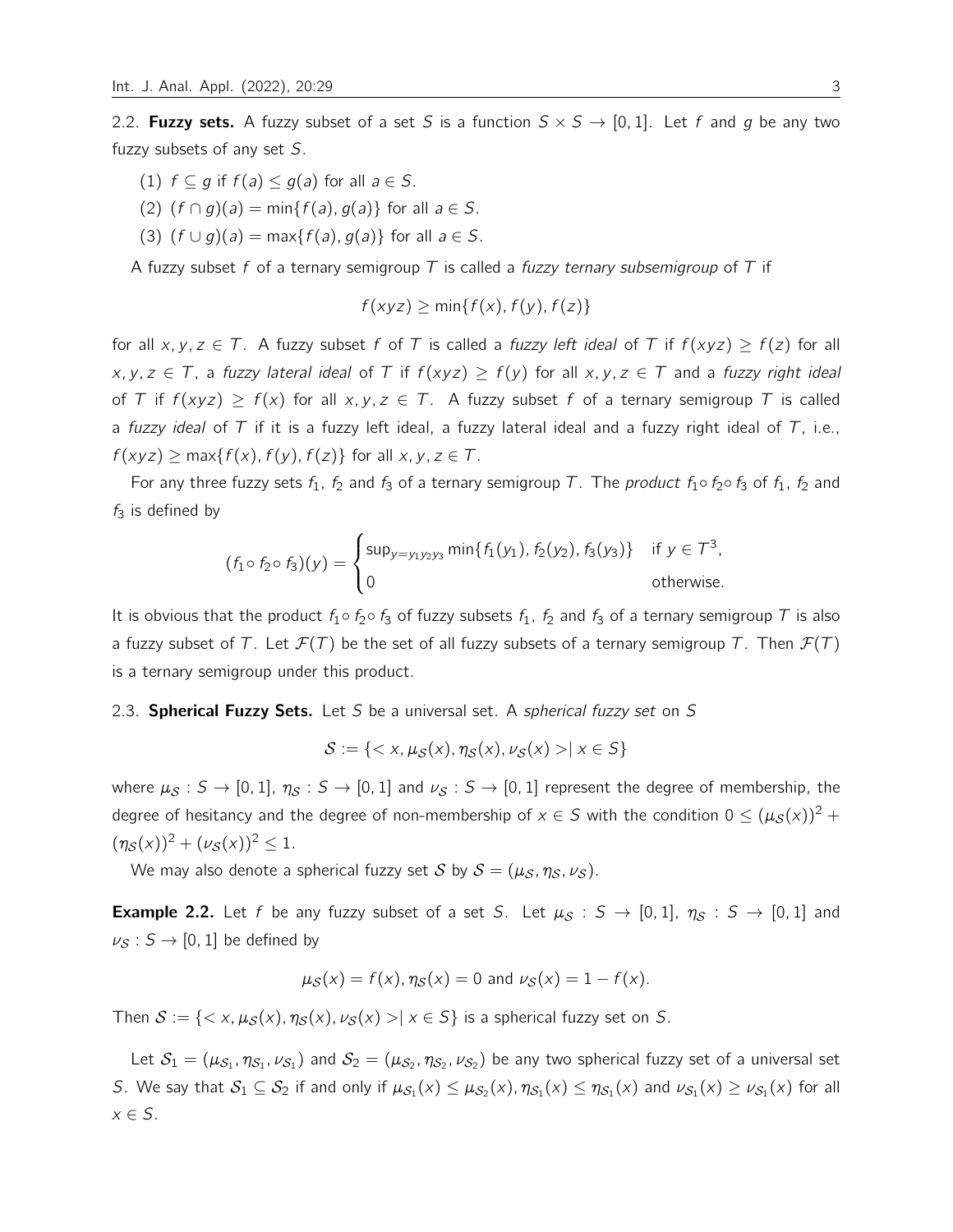#### 3. Main Results

3.1. Spherical fuzzy ideals in ternary semigroups. We define spherical fuzzy ternary subsemigroups and spherical fuzzy ideals in ternary semigroups as follows:

**Definition 3.1.** A spherical fuzzy set  $S = (\mu_S, \eta_S, \nu_S)$  on a ternary semigroup T is called a spherical fuzzy ternary subsemigroup of T if, for all a, b,  $c \in T$ 

- (1)  $\mu_S(abc) \ge \min{\mu_S(a), \mu_S(b), \mu_S(c)}$ ,
- (2)  $\eta_{\mathcal{S}}(abc) \ge \min{\{\eta_{\mathcal{S}}(a), \eta_{\mathcal{S}}(b), \eta_{\mathcal{S}}(c)\}}$ ,
- (3)  $\nu_S(abc) \leq \max{\nu_S(a), \nu_S(b), \nu_S(c)}$ .

**Definition 3.2.** A spherical fuzzy set  $S = (\mu_S, \eta_S, \nu_S)$  on a ternary semigroup T is called

(1) a spherical fuzzy left ideal of T if for all a, b,  $c \in T$ ,

$$
\mu_{\mathcal{S}}(abc) \ge \mu_{\mathcal{S}}(c), \ \eta_{\mathcal{S}}(abc) \ge \eta_{\mathcal{S}}(c) \ \text{and} \ \nu_{\mathcal{S}}(abc) \le \nu_{\mathcal{S}}(c),
$$

(2) a spherical fuzzy lateral ideal of T if for all a, b,  $c \in T$ ,

 $\mu_S(abc) \geq \mu_S(b)$ ,  $\eta_S(abc) \geq \eta_S(b)$  and  $\nu_S(abc) \leq \nu_S(b)$ ,

(3) a spherical fuzzy right ideal of T if for all a, b,  $c \in T$ ,

$$
\mu_{\mathcal{S}}(abc) \ge \mu_{\mathcal{S}}(a)
$$
,  $\eta_{\mathcal{S}}(abc) \ge \eta_{\mathcal{S}}(a)$  and  $\nu_{\mathcal{S}}(abc) \le \nu_{\mathcal{S}}(a)$ ,

(4) a spherical fuzzy ideal of T if for all a, b,  $c \in T$ ,

$$
\mu_S(abc) \ge \max{\mu_S(a), \mu_S(b), \mu_S(c)},
$$
  

$$
\eta_S(abc) \ge \max{\eta_S(a), \eta_S(b), \eta_S(c)}
$$

and

$$
\nu_{\mathcal{S}}(abc) \leq \min\{\nu_{\mathcal{S}}(a), \nu_{\mathcal{S}}(b), \nu_{\mathcal{S}}(c)\}.
$$

Next, we define the product of three spherical fuzzy sets.

**Definition 3.3.** Let  $S_1$ ,  $S_2$  and  $S_3$  be any three spherical fuzzy sets on a ternary semigroup T. The product  $S_1 \circ S_2 \circ S_3$  of  $S_1$ ,  $S_2$  and  $S_3$  is defined by

$$
\mathcal{S}_1 \circ \mathcal{S}_2 \circ \mathcal{S}_3 = ((\mu_{\mathcal{S}_1} \circ \mu_{\mathcal{S}_2} \circ \mu_{\mathcal{S}_3}), (\eta_{\mathcal{S}_1} \circ \eta_{\mathcal{S}_2} \circ \eta_{\mathcal{S}_3}), (\nu_{\mathcal{S}_1} \circ \nu_{\mathcal{S}_2} \circ \nu_{\mathcal{S}_3}))
$$

where

$$
(\mu_{S_1} \circ \mu_{S_2} \circ \mu_{S_3})(x) = \begin{cases} \sup_{x=abc} \min{\{\mu_{S_1}(a), \mu_{S_2}(b), \mu_{S_3}(c)\}}, & \text{if } x \in \mathcal{T}^3; \\ 0, & \text{otherwise,} \end{cases}
$$
  

$$
(\eta_{S_1} \circ \eta_{S_2} \circ \eta_{S_3})(x) = \begin{cases} \sup_{x=abc} \min{\{\eta_{S_1}(a), \eta_{S_2}(b), \eta_{S_3}(c)\}}, & \text{if } x \in \mathcal{T}^3; \\ 0, & \text{otherwise,} \end{cases}
$$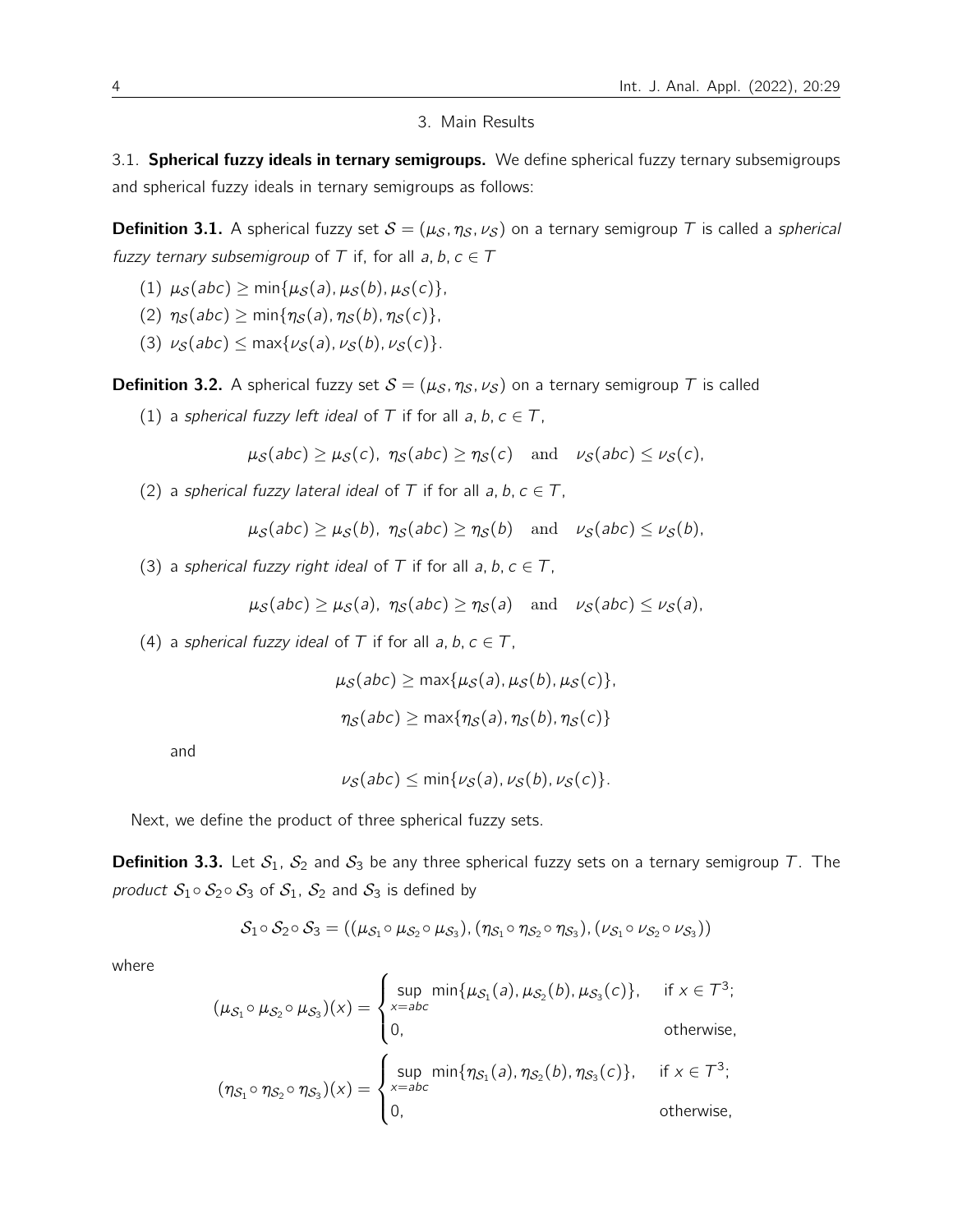$$
(\nu_{\mathcal{S}_1} \circ \nu_{\mathcal{S}_2} \circ \nu_{\mathcal{S}_3})(x) = \begin{cases} \inf_{x=abc} \max\{\nu_{\mathcal{S}_1}(a), \nu_{\mathcal{S}_2}(b), \nu_{\mathcal{S}_3}(c)\}, & \text{if } x \in \mathcal{T}^3; \\ 1, & \text{otherwise.} \end{cases}
$$

**Theorem 3.1.** Let  $S = (\mu_S, \eta_S, \nu_S)$  be a spherical fuzzy set on a ternary semigroup T. Then S is a spherical fuzzy ternary subsemigroup of T if and only if  $S \circ S \circ S \subseteq S$ .

*Proof.* Assume that S is a spherical fuzzy ternary subsemigroup of T. Let  $x \in T$ . If  $x \notin T^3$ , we obtain that

$$
(\mu_{\mathcal{S}}\circ \mu_{\mathcal{S}}\circ \mu_{\mathcal{S}})(x)=0\leq \mu_{\mathcal{S}}(x),
$$

$$
(\eta_S \circ \eta_S \circ \eta_S)(x) = 0 \leq \eta_S(x)
$$

and

$$
(\nu_{\mathcal{S}} \circ \nu_{\mathcal{S}} \circ \nu_{\mathcal{S}})(x) = 1 \geq \nu_{\mathcal{S}}(x).
$$

Now, assume that  $x \in \mathcal{T}^3$ , we obtain that

$$
(\mu_{\mathcal{S}} \circ \mu_{\mathcal{S}} \circ \mu_{\mathcal{S}})(x) = \sup_{x=abc} \min\{\mu_{\mathcal{S}}(a), \mu_{\mathcal{S}}(b), \mu_{\mathcal{S}}(c)\} \leq \sup_{x=abc} \mu_{\mathcal{S}}(abc) = \mu_{\mathcal{S}}(x),
$$

$$
(\eta_S \circ \eta_S \circ \eta_S)(x) = \sup_{x = abc} \min \{ \eta_S(a), \eta_S(b), \eta_S(c) \} \leq \sup_{x = abc} \eta_S(abc) = \eta_S(x)
$$

and

$$
(\nu_{\mathcal{S}} \circ \nu_{\mathcal{S}} \circ \nu_{\mathcal{S}})(x) = \inf_{x = abc} \max{\{\nu_{\mathcal{S}}(a), \nu_{\mathcal{S}}(b), \nu_{\mathcal{S}}(c)\}} \ge \inf_{x = abc} \nu_{\mathcal{S}}(abc) = \nu_{\mathcal{S}}(x).
$$

Hence  $S \circ S \circ S \subseteq S$ .

Conversely, let  $a, b, c \in T$ .

$$
\mu_S(abc) \ge (\mu_S \circ \mu_S \circ \mu_S)(abc)
$$
  
= 
$$
\sup_{abc = x_1x_2x_3} \min{\mu_S(x_1), \mu_S(x_2), \mu_S(x_3)}
$$
  

$$
\ge \min{\mu_S(a), \mu_S(b), \mu_S(c)},
$$
  

$$
\eta_S(abc) \ge (\eta_S \circ \eta_S \circ \eta_S)(abc)
$$

$$
= \sup_{abc=x_1x_2x_3} \min\{\eta_{\mathcal{S}}(x_1), \eta_{\mathcal{S}}(x_2), \eta_{\mathcal{S}}(x_3)\}
$$
  
 
$$
\geq \min\{\eta_{\mathcal{S}}(a), \eta_{\mathcal{S}}(b), \eta_{\mathcal{S}}(c)\}
$$

and

$$
\nu_{\mathcal{S}}(abc) \leq (\nu_{\mathcal{S}} \circ \nu_{\mathcal{S}})(abc)
$$
  
= 
$$
\inf_{abc=x_1x_2x_3} \max{\{\nu_{\mathcal{S}}(x_1), \nu_{\mathcal{S}}(x_2), \nu_{\mathcal{S}}(x_3)\}}
$$
  

$$
\leq \max{\{\nu_{\mathcal{S}}(a), \nu_{\mathcal{S}}(b), \nu_{\mathcal{S}}(c)\}}.
$$

This implies that S is a spherical fuzzy ternary subsemigroup of T.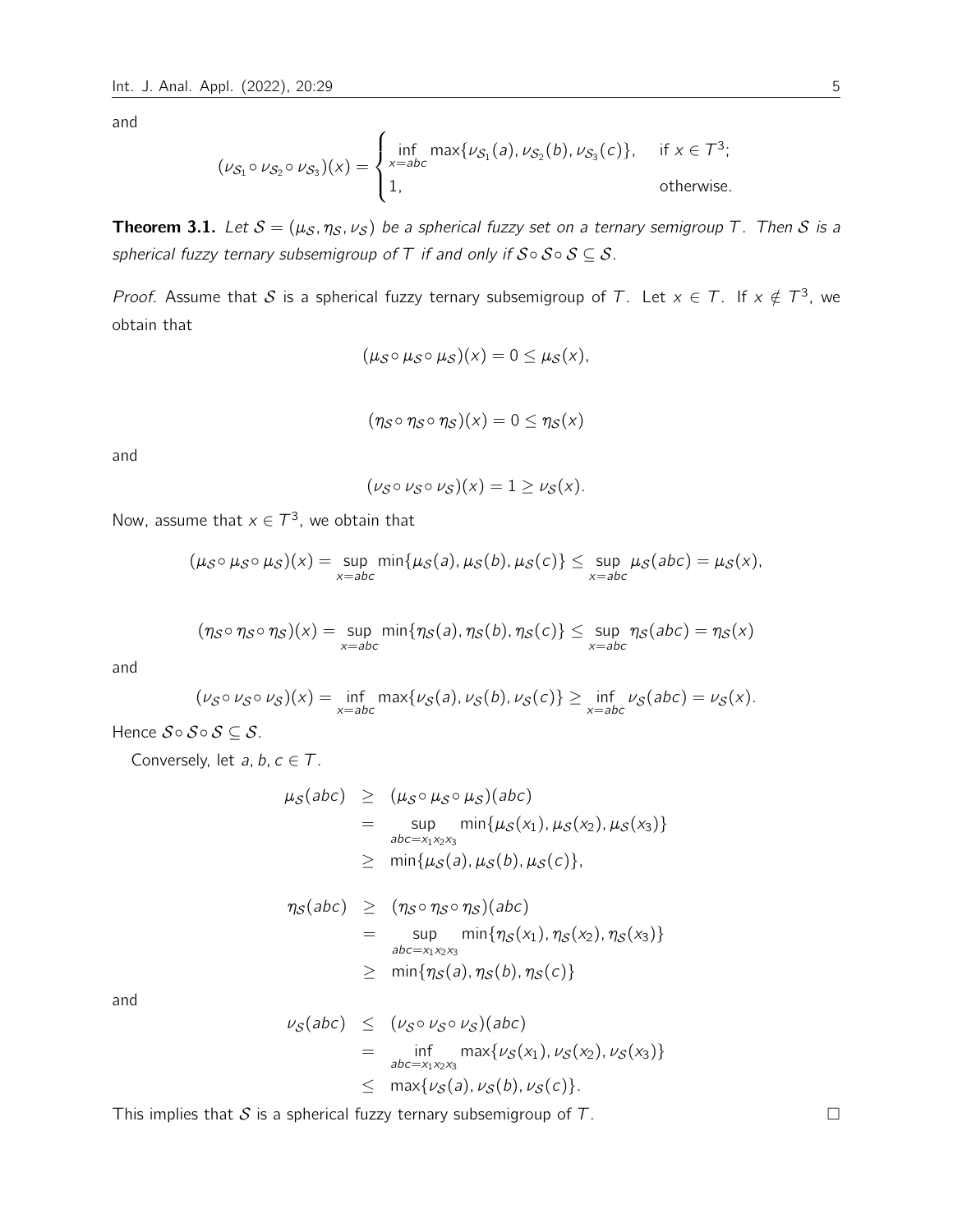Let  $\mathcal{T} := (\mu_{\mathcal{T}}, \eta_{\mathcal{T}}, \nu_{\mathcal{T}})$  be a spherical fuzzy set on a ternary semigroup T defined by  $\mu_{\mathcal{T}}(x) = 1$  and  $\eta_{\mathcal{T}}(x) = \nu_{\mathcal{T}}(x) = 0$  for all  $x \in \mathcal{T}$ . The following theorem holds.

<span id="page-5-0"></span>**Theorem 3.2.** Let  $S = (\mu_S, \eta_S, \nu_S)$  be a spherical fuzzy set on a ternary semigroup T. If S is a spherical fuzzy left ideal of T, then  $\mathcal{T} \circ \mathcal{T} \circ \mathcal{S} \subseteq \mathcal{S}$ .

*Proof.* Assume that S is a spherical fuzzy left ideal of T. If  $x \notin T^3$ , we obtain that

$$
(\mu_{\mathcal{T}}\circ \mu_{\mathcal{T}}\circ \mu_{\mathcal{S}})(x)=0\leq \mu_{\mathcal{S}}(x),
$$

$$
(\eta_{\mathcal{T}}\circ\eta_{\mathcal{T}}\circ\eta_{\mathcal{S}})(x)=0\leq\eta_{\mathcal{S}}(x)
$$

and

$$
(\nu_{\mathcal{T}} \circ \nu_{\mathcal{T}} \circ \nu_{\mathcal{S}})(x) = 1 \geq \nu_{\mathcal{S}}(x).
$$

Now, assume that  $x \in \mathcal{T}^3$ , we obtain that

$$
(\mu_{\mathcal{T}} \circ \mu_{\mathcal{T}} \circ \mu_{\mathcal{S}})(x) = \sup_{x = abc} \min\{\mu_{\mathcal{T}}(a), \mu_{\mathcal{T}}(b), \mu_{\mathcal{S}}(c)\} = \sup_{x = abc} \mu_{\mathcal{S}}(c) \leq \mu_{\mathcal{S}}(x),
$$

$$
(\eta_{\mathcal{T}} \circ \eta_{\mathcal{T}} \circ \eta_{\mathcal{S}})(x) = \sup_{x = abc} \min\{\eta_{\mathcal{T}}(a), \eta_{\mathcal{T}}(b), \eta_{\mathcal{S}}(c)\} = 0 \leq \eta_{\mathcal{S}}(x)
$$

and

$$
(\nu_{\mathcal{T}} \circ \nu_{\mathcal{T}} \circ \nu_{\mathcal{S}})(x) = \inf_{x = abc} \max \{ \nu_{\mathcal{T}}(a), \nu_{\mathcal{T}}(b), \nu_{\mathcal{S}}(c) \} = \inf_{x = abc} \nu_{\mathcal{S}}(c) \ge \nu_{\mathcal{S}}(x).
$$
  
Hence  $\mathcal{T} \circ \mathcal{T} \circ \mathcal{S} \subset \mathcal{S}$ .

**Theorem 3.3.** Let  $S = (\mu_S, \eta_S, \nu_S)$  be a spherical fuzzy set on a ternary semigroup T. If S is a spherical fuzzy lateral ideal of T, then  $\mathcal{T} \circ \mathcal{S} \circ \mathcal{T} \subseteq \mathcal{S}$ .

*Proof.* The proof is similar to that of Theorem [3.2.](#page-5-0)

**Theorem 3.4.** Let  $S = (\mu_S, \eta_S, \nu_S)$  be a spherical fuzzy set on a ternary semigroup T. If S is a spherical fuzzy right ideal of T, then  $S \circ \mathcal{T} \circ \mathcal{T} \subseteq S$ .

*Proof.* The proof is similar to that of Theorem [3.2.](#page-5-0)

3.2. Rough Spherical Fuzzy Sets in Ternary Semigroups. The aims of this subsection is to connect rough set theory and spherical fuzzy sets of ternary semigroups.

**Definition 3.4.** An equivalence relation  $\rho$  on a ternary semigroup T is called a *congruence* if for all  $x_1, x_2, x_3, y_1, y_2, y_3 \in T$ 

$$
(x_1, y_1), (x_2, y_2), (x_3, y_3) \in \rho \Rightarrow (x_1x_2x_3, y_1y_2y_3) \in \rho.
$$

The congruence class of  $x \in \mathcal{T}$  is denoted by  $[x]_{\rho}$ . A congruence  $\rho$  on  $\mathcal{T}$  is called *complete* if  $[y_1]_\rho[y_2]_\rho[y_3]_\rho = [y_1y_2y_3]_\rho$  for all  $y_1, y_2, y_3 \in \mathcal{T}$ .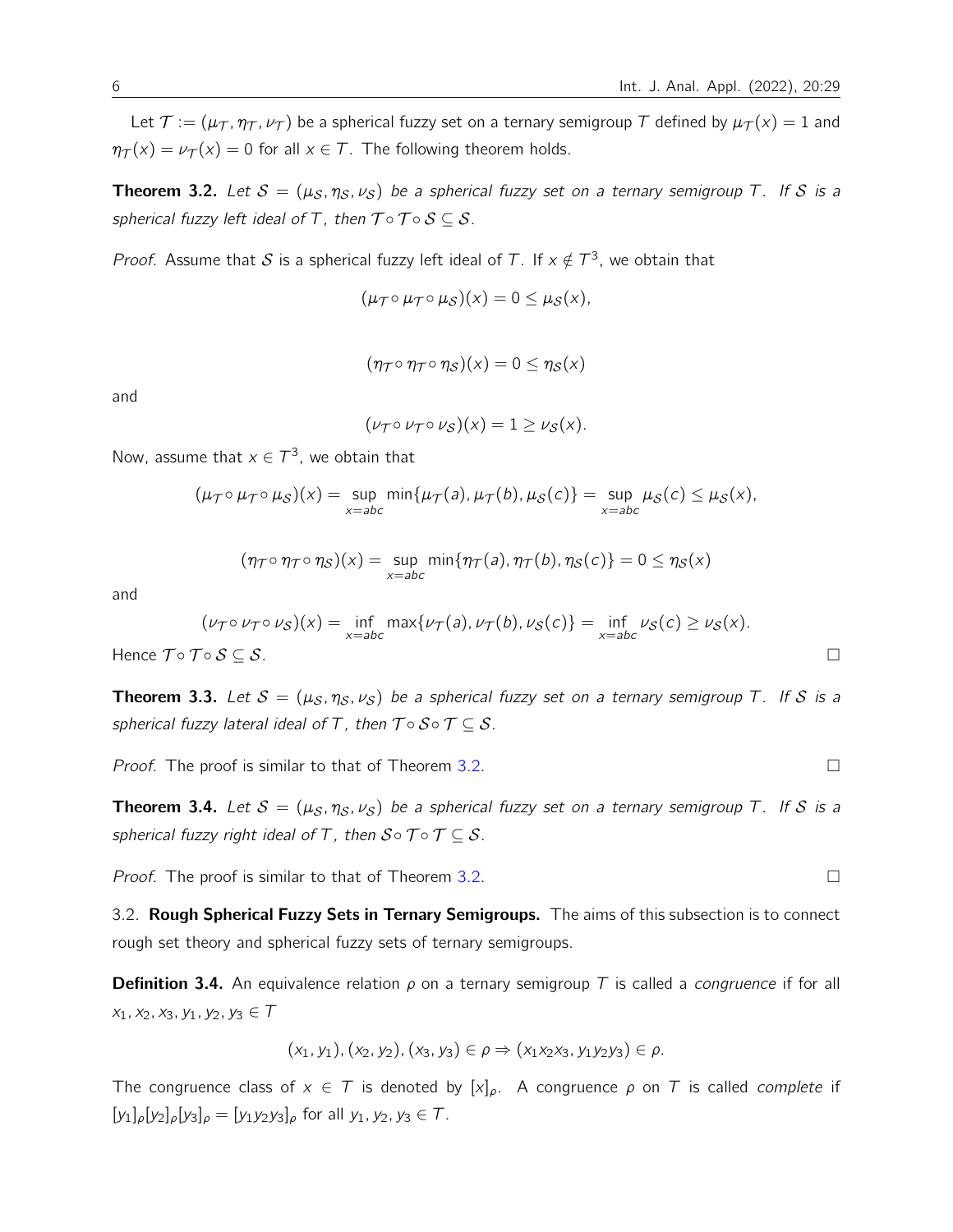**Definition 3.5.** Let  $\rho$  be a congruence on a ternary semigroup T and  $S = (\mu_S, \eta_S, \nu_S)$  be the spherical fuzzy set on a ternary semigroup  $T$ .

(1) The lower approximation is defined as

$$
\underline{App(S)} = \{ \langle y, \underline{\mu_S}(y), \underline{\eta_S}(y), \underline{\nu_S}(y) \rangle | y \in T \},
$$

where  $\underline{\mu_{\mathcal{S}}}(y) = \inf_{y' \in [y]_\rho} \mu_{\mathcal{S}}(y')$ ,  $\underline{\eta_{\mathcal{S}}}(y) = \inf_{y' \in [y]_\rho} \eta_{\mathcal{S}}(y')$  and  $\underline{\nu_{\mathcal{S}}}(y) = \sup_{y' \in [y]_\rho} \eta_{\mathcal{S}}(y)$  $\nu_{\mathcal{S}}(y')$  with the condition that

$$
0 \leq (\underline{\mu_S}(y))^2 + (\underline{\eta_S}(y))^2 + (\underline{\nu_S}(y))^2 \leq 1.
$$

(2) The upper approximation is defined as

$$
\overline{App}(\mathcal{S}) = \{ \langle y, \overline{\mu_{\mathcal{S}}}(y), \overline{\eta_{\mathcal{S}}}(y), \overline{\nu_{\mathcal{S}}}(y) \rangle | y \in \mathcal{T} \},\
$$

where  $\overline{\mu_{\mathcal{S}}}(y) = \sup_{y' \in [y]_{\rho}}$  $\mu_{\mathcal{S}}(y'), \overline{\eta_{\mathcal{S}}}(y) = \sup_{y' \in [y]_{\rho}}$  $\eta_{\mathcal{S}}(y')$  and  $\overline{\nu_{\mathcal{S}}}(y) = \inf_{y' \in [y]_{\rho}} \nu_{\mathcal{S}}(y')$  with the condition that

$$
0 \leq (\overline{\mu_{\mathcal{S}}}(y))^2 + (\overline{\eta_{\mathcal{S}}}(y))^2 + (\overline{\nu_{\mathcal{S}}}(y))^2 \leq 1.
$$

(3) The rough spherical fuzzy set of  $T$  is defined by

$$
App(\mathcal{S})=(\underline{App}(\mathcal{S}),\overline{App}(\mathcal{S})).
$$

**Theorem 3.5.** Let  $\rho$  be a congruence on a ternary semigroup T and  $\mathcal{S}_1=(\mu_{\mathcal{S}_1},\eta_{\mathcal{S}_1},\nu_{\mathcal{S}_1})$  and  $\mathcal{S}_2=$  $(\mu_{\mathcal{S}_2},\eta_{\mathcal{S}_2},\nu_{\mathcal{S}_2})$  be any two spherical fuzzy sets on T. The following statements hold.

- (1) If  $S_1 \subseteq S_2$ , then  $\overline{App}(S_1) \subseteq \overline{App}(S_2)$  and  $App(S_1) \subseteq App(S_2)$ .
- (2)  $\overline{App}(\mathcal{S}_1 \cap \mathcal{S}_2) \subseteq \overline{App}(\mathcal{S}_1) \cap \overline{App}(\mathcal{S}_2).$
- (3)  $\overline{App}(\mathcal{S}_1 \cup \mathcal{S}_2) = \overline{App}(\mathcal{S}_1) \cup \overline{App}(\mathcal{S}_2).$
- (4)  $App(S_1 \cap S_2) = App(S_1) \cap App(S_2)$ .
- (5)  $App(S_1) \cup App(S_2) \subseteq App(S_1 \cup S_2)$ .

*Proof.* (1) Assume that  $\mathcal{S}_1\subseteq\mathcal{S}_2$ . Then  $\mu_{\mathcal{S}_1}\leq\mu_{\mathcal{S}_2},\,\eta_{\mathcal{S}_2}\leq\eta_{\mathcal{S}_1}$  and  $\nu_{\mathcal{S}_2}\geq\nu_{\mathcal{S}_1}.$  Thus for all  $y\in\mathcal{T}$ , we have

$$
\overline{\mu_{\mathcal{S}_1}}(y) = \sup_{y' \in [y]_{\rho}} \mu_{\mathcal{S}_1}(y') \leq \sup_{y' \in [y]_{\rho}} \mu_{\mathcal{S}_2}(y') = \overline{\mu_{\mathcal{S}_2}}(y),
$$

$$
\overline{\eta_{\mathcal{S}_1}}(y) = \sup_{y' \in [y]_\rho} \eta_{\mathcal{S}_1}(y') \le \sup_{y' \in [y]_\rho} \eta_{\mathcal{S}_2}(y') = \overline{\eta_{\mathcal{S}_2}}(y)
$$

and

$$
\overline{\nu_{\mathcal{S}_1}}(y) = \inf_{y' \in [y]_{\rho}} \nu_{\mathcal{S}_1}(y') \ge \inf_{y' \in [y]_{\rho}} \nu_{\mathcal{S}_2}(y') = \overline{\nu_{\mathcal{S}_2}}(y).
$$

This implies that  $\overline{App(S_1)} \subseteq \overline{App(S_2)}$ . Similarly, we have  $App(S_1) \subseteq App(S_2)$ .

(2) Since  $S_1 \cap S_2 \subseteq S_1$  and  $S_1 \cap S_2 \subseteq S_2$ ,  $\overline{App}(S_1 \cap S_2) \subseteq \overline{App}(S_1) \cap \overline{App}(S_2)$  by (1).

(3) Note that

$$
\overline{App(\mathcal{S}_1)\cup \overline{App}(\mathcal{S}_2)}=(\overline{\mu_{\mathcal{S}_1}}\cup \overline{\mu_{\mathcal{S}_2}}, \overline{\eta_{\mathcal{S}_1}}\cap \overline{\eta_{\mathcal{S}_2}}, \overline{\nu_{\mathcal{S}_1}}\cap \overline{\nu_{\mathcal{S}_2}})
$$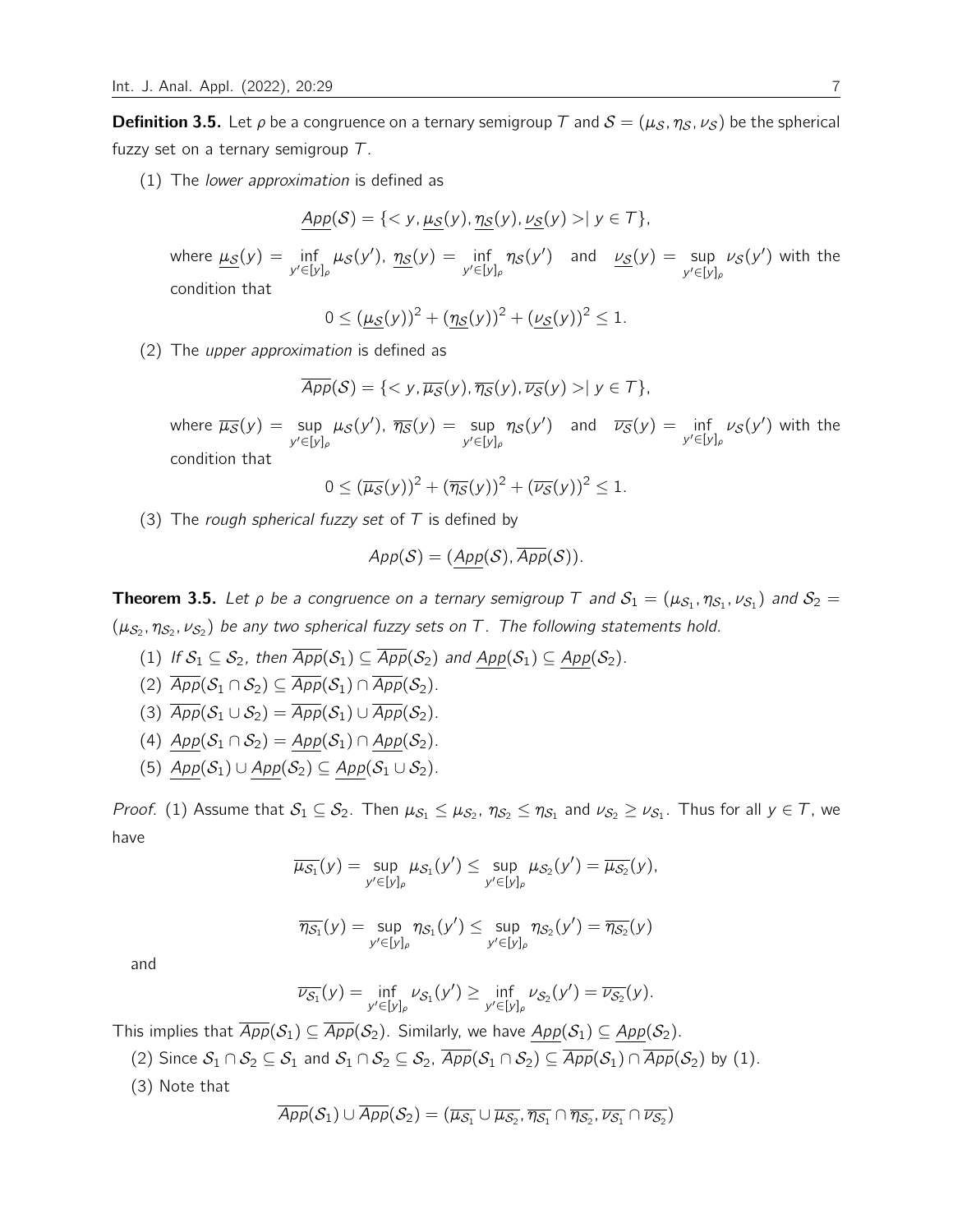$$
\overline{App}(\mathcal{S}_1 \cup \mathcal{S}_2) = (\overline{\mu_{\mathcal{S}_1 \cup \mathcal{S}_2}}, \overline{\eta_{\mathcal{S}_1 \cup \mathcal{S}_2}}, \overline{\nu_{\mathcal{S}_1 \cup \mathcal{S}_2}}).
$$

Let  $y \in T$ . Then

$$
(\overline{\mu_{S_1}} \cup \overline{\mu_{S_2}})(y) = \max{\{\overline{\mu_{S_1}}(y), \overline{\mu_{S_2}}(y)\}}
$$
  
\n
$$
= \max{\{\sup_{y' \in [y]_\rho} \mu_{S_1}(y'), \sup_{y' \in [y]_\rho} \mu_{S_2}(y')\}}
$$
  
\n
$$
= \sup_{y' \in [y]_\rho} \max{\{\mu_{S_1}(y'), \mu_{S_2}(y')\}}
$$
  
\n
$$
= \sup_{y' \in [y]_\rho} \mu_{S_1 \cup S_2}(y')
$$
  
\n
$$
= \overline{\mu_{S_1} \cup S_2}(y),
$$

$$
(\overline{\eta_{S_1}} \cup \overline{\eta_{S_2}})(y) = \max{\{\overline{\eta_{S_1}}(y), \overline{\eta_{S_2}}(y)\}}
$$
  
\n
$$
= \max{\{\sup_{y' \in [y]_p} \eta_{S_1}(y'), \sup_{y' \in [y]_p} \eta_{S_2}(y')\}}
$$
  
\n
$$
= \sup_{y' \in [y]_p} \max{\{\eta_{S_1}(y'), \eta_{S_2}(y')\}}
$$
  
\n
$$
= \sup_{y' \in [y]_p} \eta_{S_1 \cup S_2}(y')
$$
  
\n
$$
= \overline{\eta_{S_1 \cup S_2}}(y)
$$

and

$$
(\overline{\nu_{S_1}} \cap \overline{\nu_{S_2}})(y) = \min{\{\overline{\nu_{S_1}}(y), \overline{\nu_{S_2}}(y)\}}
$$
  
\n
$$
= \min{\{\inf_{y' \in [y]_p} \nu_{S_1}(y'), \inf_{y' \in [y]_p} \nu_{S_2}(y')\}}
$$
  
\n
$$
= \inf_{y' \in [y]_p} \min{\{\nu_{S_1}(y'), \nu_{S_2}(y')\}}
$$
  
\n
$$
= \inf_{y' \in [y]_p} \nu_{S_1 \cup S_2}(y')
$$
  
\n
$$
= \overline{\nu_{S_1 \cup S_2}}(y).
$$

(4) Note that

$$
\underline{App(S_1) \cap \underline{App(S_2)} = (\mu_{S_1} \cap \mu_{S_2}, \eta_{S_1} \cap \eta_{S_2}, \nu_{S_1} \cup \nu_{S_2})}
$$

and

$$
\underline{App(S_1 \cap S_2)} = (\mu_{S_1 \cap S_2}, \eta_{S_1 \cap S_2}, \nu_{S_1 \cap S_2}).
$$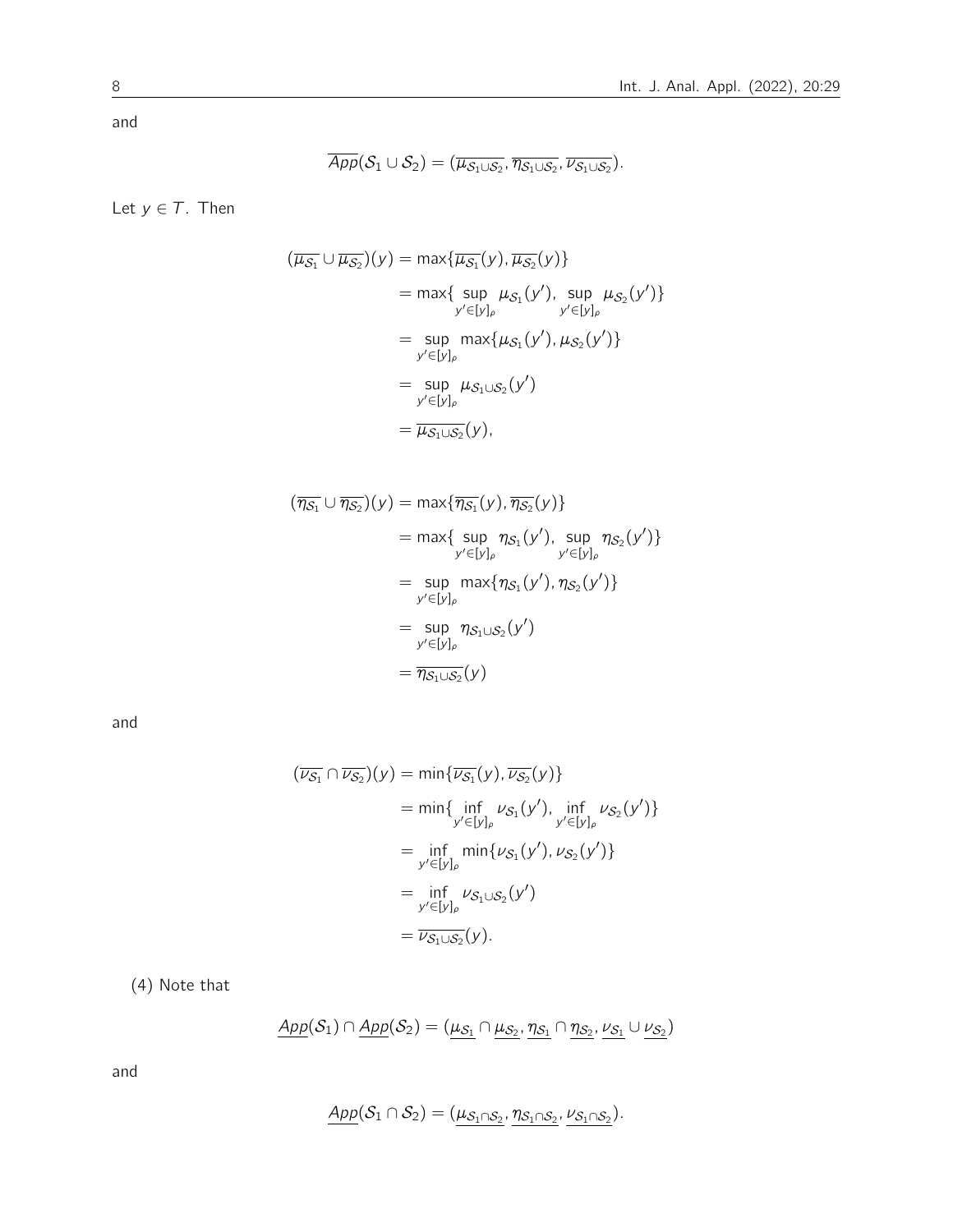# Let  $y \in T$ . Then

$$
(\underline{\mu_{S_1}} \cap \underline{\mu_{S_2}})(y) = \min{\{\underline{\mu_{S_1}}(y), \underline{\mu_{S_2}}(y)\}}
$$
  
=  $\min{\{\inf_{y' \in [y]_\rho} \mu_{S_1}(y'), \inf_{y' \in [y]_\rho} \mu_{S_2}(y')\}}$   
=  $\inf_{y' \in [y]_\rho} \min{\{\mu_{S_1}(y'), \mu_{S_2}(y')\}}$   
=  $\inf_{y' \in [y]_\rho} \mu_{S_1 \cap S_2}(y')$   
=  $\underline{\mu_{S_1 \cap S_2}}(y)$ ,

$$
(\underbrace{\eta_{S_1}} \cap \underbrace{\eta_{S_2}})(y) = \min{\{\eta_{S_1}(y), \eta_{S_2}(y)\}}
$$
  
\n
$$
= \min{\{\inf_{y' \in [y]_\rho} \eta_{S_1}(y'), \inf_{y' \in [y]_\rho} \eta_{S_2}(y')\}}
$$
  
\n
$$
= \inf_{y' \in [y]_\rho} \min{\{\eta_{S_1}(y'), \eta_{S_2}(y')\}}
$$
  
\n
$$
= \inf_{y' \in [y]_\rho} \eta_{S_1 \cap S_2}(y')
$$
  
\n
$$
= \eta_{S_1 \cap S_2}(y)
$$

and

$$
(\underline{\nu_{S_1}} \cup \underline{\nu_{S_2}})(y) = \max{\{\underline{\nu_{S_1}}(y), \underline{\nu_{S_2}}(y)\}}
$$
  
= max{ sup  $\nu_{S_1}(y')$ , sup  $\nu_{S_2}(y')$ }  
= sup  $\nu_{S_1}(y')$ ,  $\nu_{S_2}(y')$ }  
= sup  $\max{\{\nu_{S_1}(y'), \nu_{S_2}(y')\}}$   
= sup  $\nu_{S_1 \cap S_2}(y')$   
=  $\underline{\nu_{S_1} \cap S_2}(y)$ .

(5) Since 
$$
S_1 \subseteq S_1 \cup S_2
$$
 and  $S_2 \subseteq S_1 \cup S_2$ ,  $App(S_1) \cup App(S_2) \subseteq App(S_1 \cup S_2)$  by (1).

**Theorem 3.6.** Let  $\rho$  be a congruence relation on a ternary semigroup T and S be a spherical fuzzy set on T. Then  $\underline{App}(\mathcal{S})$  is also a spherical fuzzy set on T.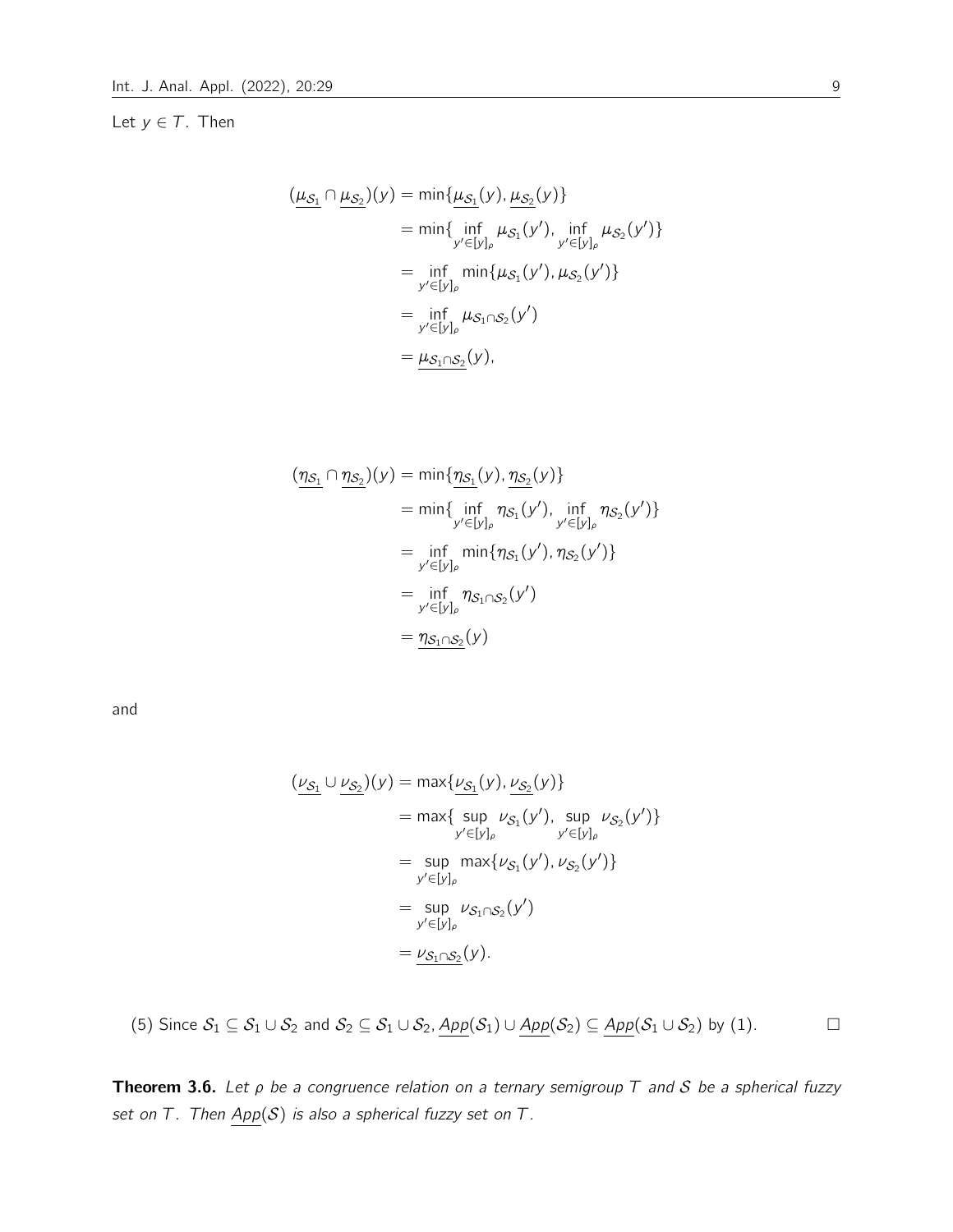*Proof.* Let  $v \in T$ . Then

$$
\begin{split}\n&(\underline{\mu}_{\mathcal{S}}(y))^{2} + (\underline{\eta}_{\mathcal{S}}(y))^{2} + (\underline{\nu}_{\mathcal{S}}(y))^{2} \\
&= (\inf_{y' \in [y]_{\rho}} \mu_{\mathcal{S}}(y'))^{2} + (\inf_{y' \in [y]_{\rho}} \eta_{\mathcal{S}}(y'))^{2} + (\sup_{y' \in [y]_{\rho}} \nu_{\mathcal{S}}(y'))^{2} \\
&= \inf_{y' \in [y]_{\rho}} (\mu_{\mathcal{S}}(y'))^{2} + \inf_{y' \in [y]_{\rho}} (\eta_{\mathcal{S}}(y'))^{2} + \sup_{y' \in [y]_{\rho}} (\nu_{\mathcal{S}}(y'))^{2} \\
&\leq \inf_{y' \in [y]_{\rho}} (\mu_{\mathcal{S}}(y'))^{2} + \inf_{y' \in [y]_{\rho}} (\eta_{\mathcal{S}}(y'))^{2} + \sup_{y' \in [y]_{\rho}} (1 - (\mu_{\mathcal{S}}(y'))^{2} - (\eta_{\mathcal{S}}(y'))^{2}) \\
&\leq \inf_{y' \in [y]_{\rho}} (\mu_{\mathcal{S}}(y'))^{2} + \inf_{y' \in [y]_{\rho}} (\eta_{\mathcal{S}}(y'))^{2} + 1 - \inf_{y' \in [y]_{\rho}} (\mu_{\mathcal{S}}(y'))^{2} - \inf_{y' \in [y]_{\rho}} (\eta_{\mathcal{S}}(y'))^{2} = 1.\n\end{split}
$$

This implies that  $0 \leq (\mu_S(y))^2 + (\eta_S(y))^2 + (\nu_S(y))^2 \leq 1$ . Therefore,  $\text{App}(\mathcal{S})$  is a spherical fuzzy set on  $T$ .

Let S be a spherical fuzzy set on a ternary semigroup T. Note that  $\overline{App}(S)$  need not be a spherical fuzzy set on  $T$ , as can be seen in the following example.

**Example 3.1.** Let  $T = \{i, -i\}$  be the ternary semigroup under the ternary multiplication,  $\rho = T \times T$ and  $S$  be a spherical fuzzy set on  $T$  defined by

$$
\mu_{\mathcal{S}}(i) = 1
$$
,  $\eta_{\mathcal{S}}(i) = 0$ ,  $\nu_{\mathcal{S}}(i) = 0$  and  $\mu_{\mathcal{S}}(-i) = 0$ ,  $\eta_{\mathcal{S}}(-i) = 1$ ,  $\nu_{\mathcal{S}}(-i) = 0$ .

Then

$$
\overline{\mu_{\mathcal{S}}}(i) = \overline{\mu_{\mathcal{S}}}(-i) = 1, \overline{\eta_{\mathcal{S}}}(i) = \overline{\eta_{\mathcal{S}}}(-i) = 1, \overline{\nu_{\mathcal{S}}}(i) = \overline{\nu_{\mathcal{S}}}(-i) = 0.
$$

In this example, we have that  $\overline{App(S)}$  is not a spherical fuzzy set on T.

3.3. Rough Spherical Fuzzy Ideals in Ternary Semigroups. The aims of this subsection is to connect rough set theory and spherical fuzzy ideals of ternary semigroups.

<span id="page-9-0"></span>**Theorem 3.7.** Let  $\rho$  be a complete congruence relation on a ternary semigroup T. If S is a spherical fuzzy left ideal [spherical fuzzy lateral ideal, spherical fuzzy right ideal] of T, then App(S) is a spherical fuzzy left ideal [spherical fuzzy lateral ideal, spherical fuzzy right ideal] of T.

Proof. Let  $y_1, y_2, y_3 \in T$ .

$$
\underline{\mu_{S}}(y_{1}y_{2}y_{3}) = \inf_{y \in [y_{1}y_{2}y_{3}]_{\rho}} \mu_{S}(y)
$$
\n
$$
= \inf_{y \in [y_{1}]_{\rho}[y_{2}]_{\rho}[y_{3}]_{\rho}} \mu_{S}(y) = \inf_{abc \in [y_{1}]_{\rho}[y_{2}]_{\rho}[y_{3}]_{\rho}} \mu_{S}(abc)
$$
\n
$$
\geq \inf_{abc \in [y_{1}]_{\rho}[y_{2}]_{\rho}[y_{3}]_{\rho}} \mu_{S}(c) = \inf_{c \in [y_{3}]} \mu_{S}(c) = \underline{\mu_{S}}(y_{3}),
$$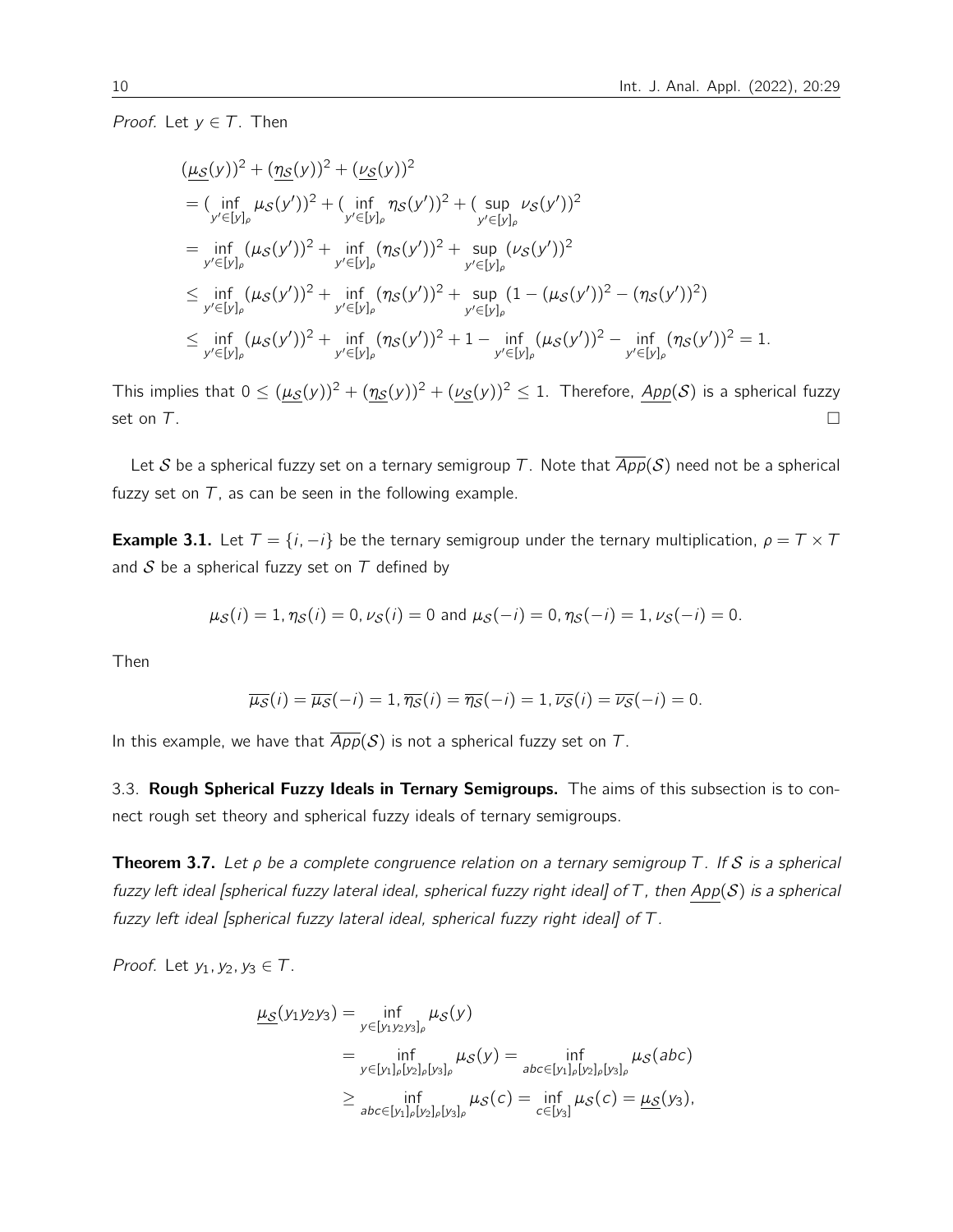$$
\underline{\eta_S}(y_1y_2y_3) = \inf_{y \in [y_1y_2y_3]_\rho} \eta_S(y)
$$
\n
$$
= \inf_{y \in [y_1]_\rho [y_2]_\rho [y_3]_\rho} \eta_S(y) = \inf_{abc \in [y_1]_\rho [y_2]_\rho [y_3]_\rho} \eta_S(abc)
$$
\n
$$
\geq \inf_{abc \in [y_1]_\rho [y_2]_\rho [y_3]_\rho} \eta_S(c) = \inf_{c \in [y_3]} \eta_S(c) = \underline{\eta_S}(y_3)
$$

$$
\underline{\nu_S}(y_1y_2y_3) = \sup_{y \in [y_1y_2y_3]_\rho} \nu_S(y)
$$
  
\n
$$
= \sup_{y \in [y_1]_\rho [y_2]_\rho [y_3]_\rho} \nu_S(y) = \sup_{abc \in [y_1]_\rho [y_2]_\rho [y_3]_\rho} \nu_S(abc)
$$
  
\n
$$
\leq \sup_{abc \in [y_1]_\rho [y_2]_\rho [y_3]_\rho} \nu_S(c) = \sup_{c \in [y_3]} \nu_S(c) = \underline{\nu_S}(y_3).
$$

This implies that  $\mu_S(y_1y_2y_3) \ge \mu_S(y_3)$ ,  $\eta_S(y_1y_2y_3) \ge \eta_S(y_3)$  and  $\nu_S(y_1y_2y_3) \le \nu_S(y_3)$ . Then  $App(S)$ is a spherical fuzzy left ideal of  $T$ .

The proofs of other cases are similar.

Corollary 3.1. Let  $\rho$  be a complete congruence relation on a ternary semigroup T. If S is a spherical fuzzy ideal of T, then  $App(S)$  is a spherical fuzzy ideal of T.

Proof. This follows from Theorem [3.7.](#page-9-0)

<span id="page-10-0"></span>**Theorem 3.8.** Let  $\rho$  be a congruence relation on a ternary semigroup T. If S is a spherical fuzzy left ideal [spherical fuzzy lateral ideal, spherical fuzzy right ideal] of T and  $\overline{App}(S)$  is a spherical fuzzy set of T, then  $\overline{App}(S)$  is a spherical fuzzy left ideal [spherical fuzzy lateral ideal, spherical fuzzy right ideal] of T.

Proof. Let  $y_1, y_2, y_3 \in T$ .

$$
\overline{\mu_{\mathcal{S}}}(y_1y_2y_3) = \sup_{y \in [y_1y_2y_3]_{\rho}} \mu_{\mathcal{S}}(y)
$$
\n
$$
\geq \sup_{y \in [y_1]_{\rho}[y_2]_{\rho}[y_3]_{\rho}} \mu_{\mathcal{S}}(y) = \sup_{abc \in [y_1]_{\rho}[y_2]_{\rho}[y_3]_{\rho}} \mu_{\mathcal{S}}(abc)
$$
\n
$$
\geq \sup_{abc \in [y_1]_{\rho}[y_2]_{\rho}[y_3]_{\rho}} \mu_{\mathcal{S}}(c) = \sup_{c \in [y_3]_{\rho}} \mu_{\mathcal{S}}(c) = \overline{\mu_{\mathcal{S}}}(y_3),
$$
\n
$$
\overline{\eta_{\mathcal{S}}}(y_1y_2y_3) = \sup_{y \in [y_1y_2y_3]_{\rho}} \eta_{\mathcal{S}}(y)
$$
\n
$$
\geq \sup_{y \in [y_1]_{\rho}[y_2]_{\rho}[y_3]_{\rho}} \eta_{\mathcal{S}}(y) = \sup_{abc \in [y_1]_{\rho}[y_2]_{\rho}[y_3]_{\rho}} \eta_{\mathcal{S}}(c) = \sup_{c \in [y_3]_{\rho}} \eta_{\mathcal{S}}(c) = \overline{\eta_{\mathcal{S}}}(y_3)
$$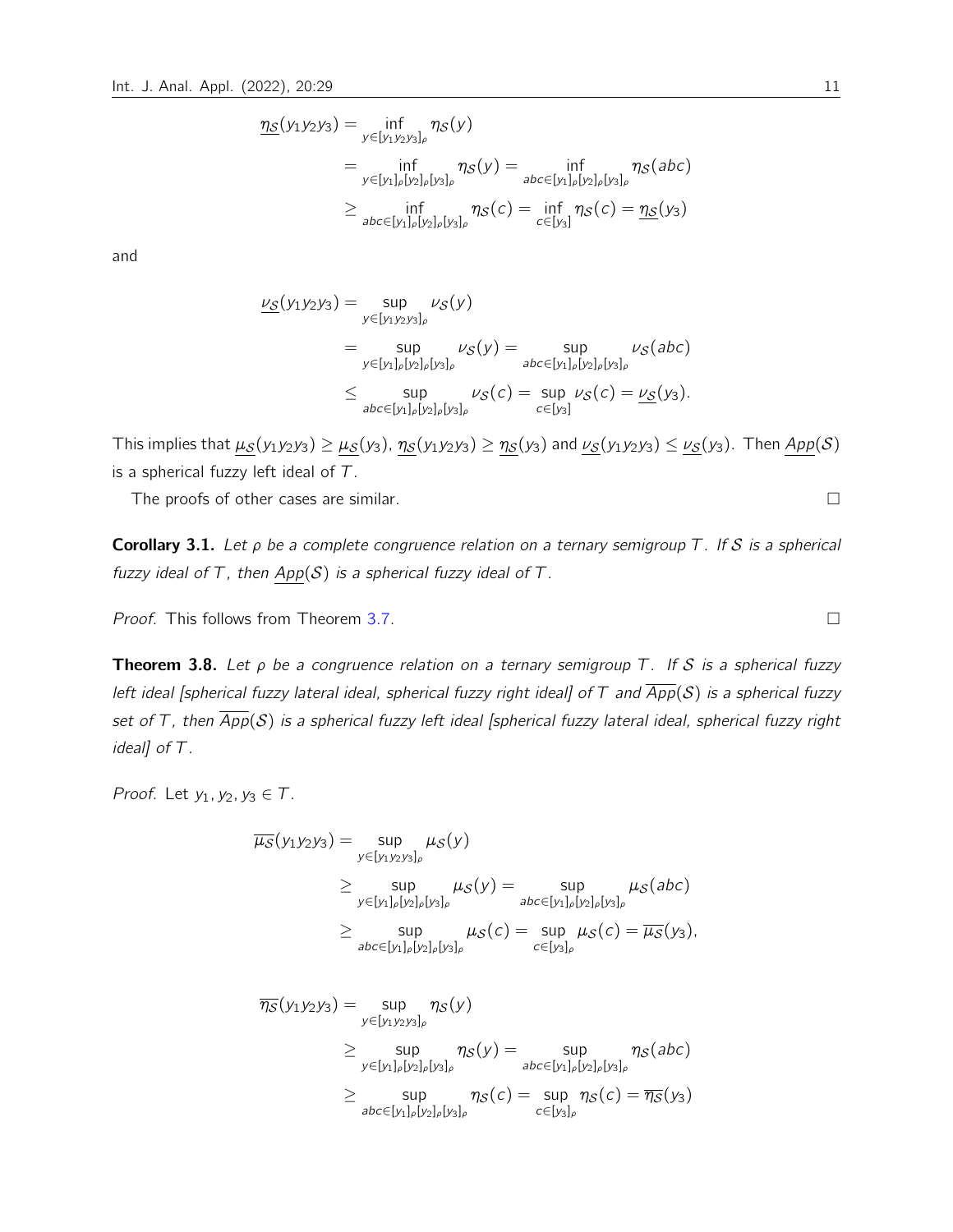$$
\overline{\nu_{S}}(y_{1}y_{2}y_{3}) = \inf_{y \in [y_{1}y_{2}y_{3}]_{\rho}} \nu_{S}(y)
$$
\n
$$
\leq \inf_{y \in [y_{1}]_{\rho}[y_{2}]_{\rho}[y_{3}]_{\rho}} \nu_{S}(y) = \inf_{abc \in [y_{1}]_{\rho}[y_{2}]_{\rho}[y_{3}]_{\rho}} \nu_{S}(abc)
$$
\n
$$
\leq \inf_{c \in [y_{3}]_{\rho}[y_{2}]_{\rho}[y_{3}]_{\rho}} \nu_{S}(c) = \inf_{c \in [y_{3}]_{\rho}} \nu_{S}(c) = \overline{\nu_{S}}(y_{3}).
$$

This implies that  $\overline{\mu_S}(y_1y_2y_3) \ge \overline{\mu_S}(y_3)$ ,  $\overline{\eta_S}(y_1y_2y_3) \ge \overline{\eta_S}(y_3)$  and  $\overline{\nu_S}(y_1y_2y_3) \le \overline{\nu_S}(y_3)$ . Then  $\overline{App(S)}$ is a spherical fuzzy left ideal of  $T$ .

The proofs of other cases are similar.

**Corollary 3.2.** Let  $\rho$  be a congruence relation on a ternary semigroup T. If S is a spherical fuzzy ideal of T and  $\overline{App}(S)$  is a spherical fuzzy set of T, then  $\overline{App}(S)$  is a spherical fuzzy ideal of T.

Proof. This follows from Theorem [3.8.](#page-10-0)

**Conflicts of Interest:** The author(s) declare that there are no conflicts of interest regarding the publication of this paper.

#### References

- <span id="page-11-10"></span>[1] S. Ashraf, S. Abdullah, T. Mahmood, F. Gahni, T. Mahmood, Spherical Fuzzy Sets and Their Applications in Multi-Attribute Decision Making Problems, J. Intell. Fuzzy Syst. 36 (2019), 2829–2844. [https://doi.org/10.](https://doi.org/10.3233/JIFS-172009) [3233/JIFS-172009](https://doi.org/10.3233/JIFS-172009)
- <span id="page-11-11"></span>[2] R. Chinram, T. Panityakul, Rough Pythagorean Fuzzy Ideals in Ternary Semigroups, J. Math. Computer Sci. 20 (2020), 302–312. <https://doi.org/10.22436/jmcs.020.04.04>
- <span id="page-11-6"></span>[3] D. Dubois, H. Prade, Rough Fuzzy Sets and Fuzzy Rough Sets, Int. J. Gen. Syst. 17 (1990), 191–209. [https:](https://doi.org/10.1080/03081079008935107) [//doi.org/10.1080/03081079008935107](https://doi.org/10.1080/03081079008935107).
- <span id="page-11-4"></span>[4] A. Iampan, Some Properties of Ideal Extensions in Ternary Semigroups, Iran. J. Math. Sci. Inform. 8 (2013), 67–74. <https://doi.org/10.7508/ijmsi.2013.01.007>.
- <span id="page-11-1"></span>[5] E. Kasner, An Extension of the Group Concept, Bull. Amer. Math. Soc. 10 (1904), 290-291
- <span id="page-11-3"></span>[6] N. Kuroki, on Fuzzy Ideals and Fuzzy Bi-Ideals in Semigroups, Fuzzy Sets Syst. 5 (1981), 203–215. [https:](https://doi.org/10.1016/0165-0114(81)90018-X) [//doi.org/10.1016/0165-0114\(81\)90018-X](https://doi.org/10.1016/0165-0114(81)90018-X).
- <span id="page-11-8"></span>[7] S. Kar, P. Sarkar, Fuzzy Ideals of Ternary Semigroups, Fuzzy Inf. Eng. 4 (2012), 181–193. [https://doi.org/10.](https://doi.org/10.1007/s12543-012-0110-4) [1007/s12543-012-0110-4](https://doi.org/10.1007/s12543-012-0110-4)
- <span id="page-11-0"></span>[8] D.H. Lehmer, A Ternary Analogue of Abelian Groups, Amer. J. Math. 54 (1932), 329–338. [https://doi.org/10.](https://doi.org/10.2307/2370997) [2307/2370997](https://doi.org/10.2307/2370997).
- [9] J. Los, On the Extending of Models (I), Fundam. Math. 42 (1955), 38–54. [https://bibliotekanauki.pl/](https://bibliotekanauki.pl/articles/1383224) [articles/1383224](https://bibliotekanauki.pl/articles/1383224).
- <span id="page-11-5"></span>[10] Z. Pawlak, Rough Sets, Int. J. Computer Inf. Sci. 11 (1982), 341–356. <https://doi.org/10.1007/bf01001956>.
- <span id="page-11-7"></span>[11] P. Petchkhaew, R. Chinram, Fuzzy, Rough and Rough Fuzzy Ideals in Ternary Semigroups, Int. J. Pure Appl. Math. 56 (2009), 21–36.
- <span id="page-11-2"></span>[12] F.M. Siosan, Ideal Theory in Ternary Semigroups, Math. Japon. 10 (1965), 63–84.
- <span id="page-11-9"></span>[13] Q. Wang, J. Zhan, Rough Semigroups and Rough Fuzzy Semigroups Based on Fuzzy Ideals, Open Math. 14 (2016), 1114–1121. <https://doi.org/10.1515/math-2016-0102>.